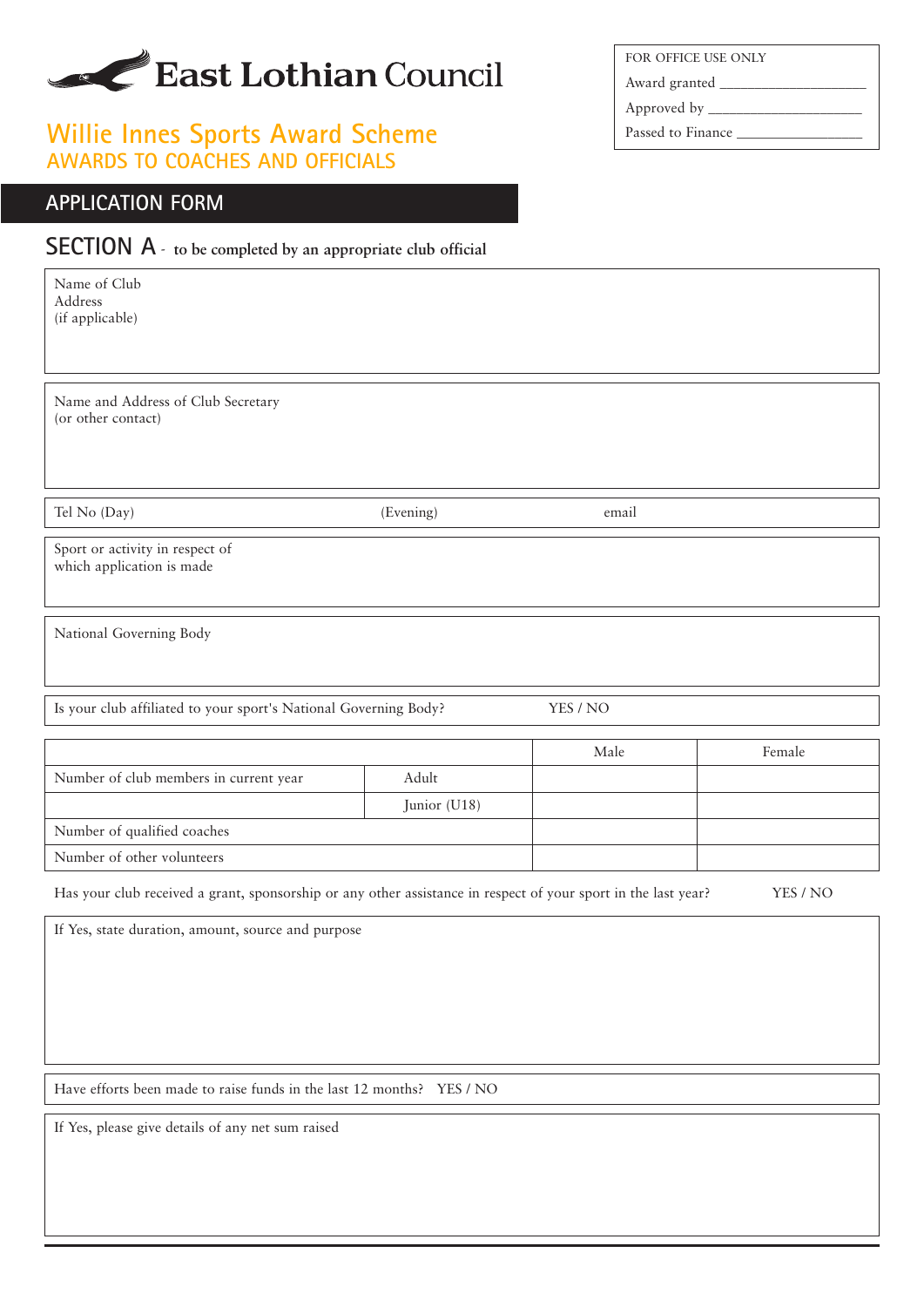## **SECTION B**

Course for which application is being made

| Title                          |                                                    |           |
|--------------------------------|----------------------------------------------------|-----------|
| Date(s)                        |                                                    |           |
| Location                       |                                                    |           |
| Name of Organising Body        |                                                    |           |
| Cost - please itemise as shown | Course fee (state whether per person or group fee) | $\pounds$ |
|                                |                                                    |           |
|                                | Accommodation expenses                             | $\pounds$ |
|                                |                                                    |           |

| <b>ACCOMMODIATION CAPENSES</b>                                                                                                                                                                                                | ∼ |
|-------------------------------------------------------------------------------------------------------------------------------------------------------------------------------------------------------------------------------|---|
| Travelling expenses (outwith East Lothian only). Please<br>show mileage if claiming for travel by car. Where more<br>than one person is attending they will be expected to<br>travel together, wherever reasonably practical. |   |

Notes

- 1 Travelling expenses will be restricted to the following :
	- second class rail fare
	- bus fare
	- reimbursement of petrol costs at 8.5p per mile
	- internal air fare (where if cheaper than , or equivalent to, the corresponding rail, car or bus journey).
- 2 Accommodation expenses will only be reimbursed where appropriate receipts are submitted, up to a maximum of £45pp per night.
- 3 Grants are based on 50% of eligible expenditure up to a maximum of £175 per person. Please note, however, that although there is no restriction on the no. of applications, the maximum grant paid out for coach education/ officials courses in any financial year (1 April - 31 March) will be £350 for clubs with up to 50 members or £750 for clubs with over 50 members.
- 4 Grants will only be made retrospectively and applications should be submitted on completion of the course/ event for which assistance is being requested. Please contact the Principal Officer (Recreation & Physical Activity) on 01620 827403 if you are unsure about the eligibility of your application.

| Have you already received a grant in respect of coach education/ officials courses from<br>East Lothian Council in the current financial year? | YES / NO |
|------------------------------------------------------------------------------------------------------------------------------------------------|----------|
| If yes, how much                                                                                                                               |          |
| Have you received a grant from any other source?                                                                                               | YES / NO |
| If yes, please state source, amount and purpose                                                                                                |          |